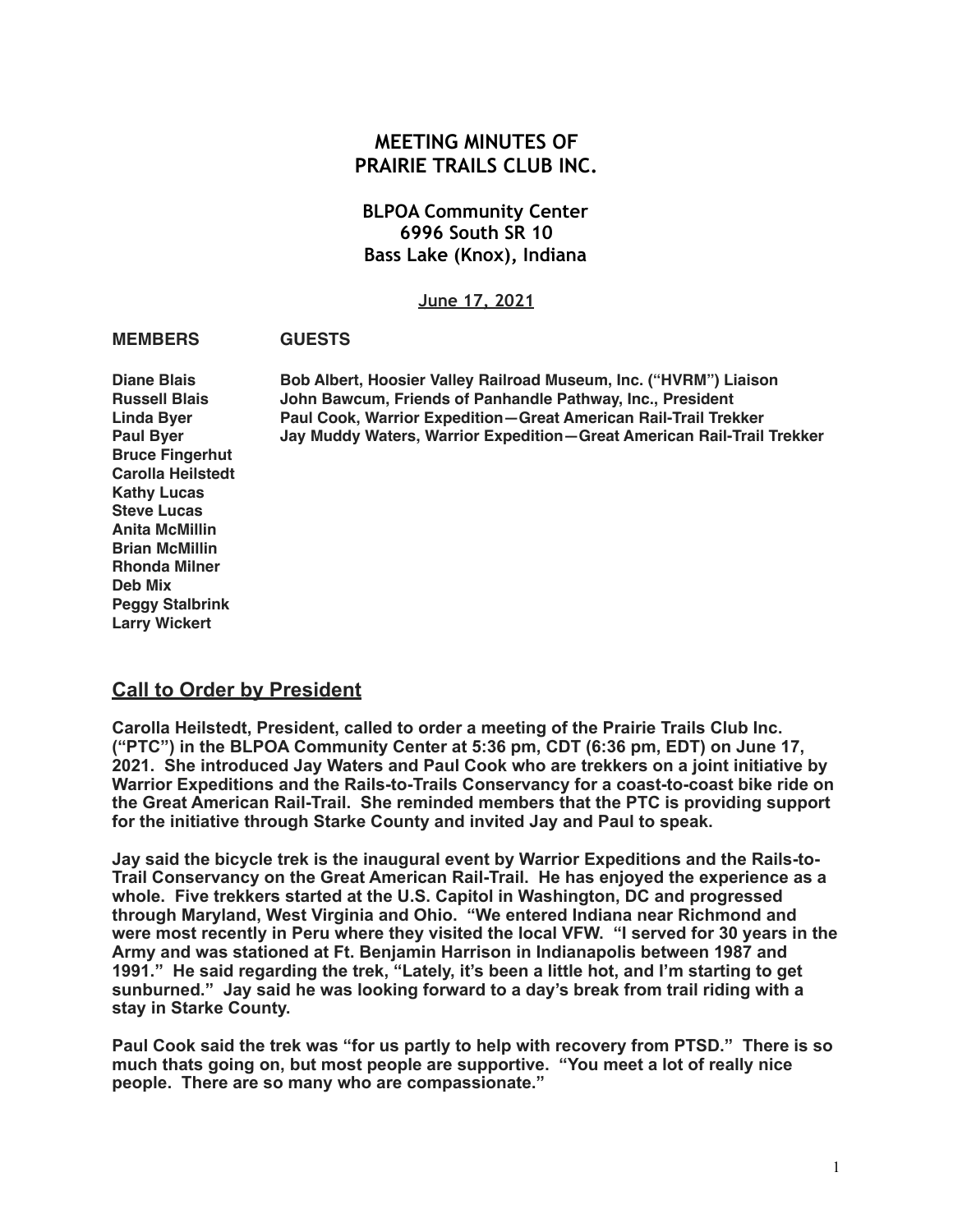**Carolla said we were honored by the presence of Jay and Paul and thanked them for coming to the meeting. She added the members would discuss more about scheduling activities later in the meeting.** 

# **Review and Approval of Abbreviated Treasurer's Report including Report of Restricted and Unrestricted Funds (with More Comprehensive Report in the Minutes)**

**Kathy said First Farmers Bank & Trust was upgrading its online banking platform. The bank noted there might be connectivity problems, and, in fact, she was unable to access current information. She thus provided an abbreviated report.** 

**Kathy said she applied to the Luminous Foundation for a grant to assist PTC activities and received an award of \$5,000. She noted that Dave and Kathy Carrier have provided amazing support. While the hope is this new grant will be used for another extension of the Erie Trail, the grant terms are remarkably flexible and could be applied to accomplish asphalt resurfacing or other critical needs. She also identified funding occasioned by Paul Byer's purchase of the wand weeder and reflected a need to clarify how that is to be allocated. She thanked Michael McGregor for renewing his annual membership.** 

**Kathy indicated she would include a more comprehensive report for inclusion with draft minutes which would be distributed to members later in June. Paul moved to approve the abbreviated report with the understanding a more comprehensive amended report would accompany the draft minutes. Peggy Stallbrink seconded the motion. The motion carried.** 

**As anticipated, Kathy developed a more comprehensive "Corrected Treasurer's Report" effective August 26, 2021. The corrected report is set forth on the following page:**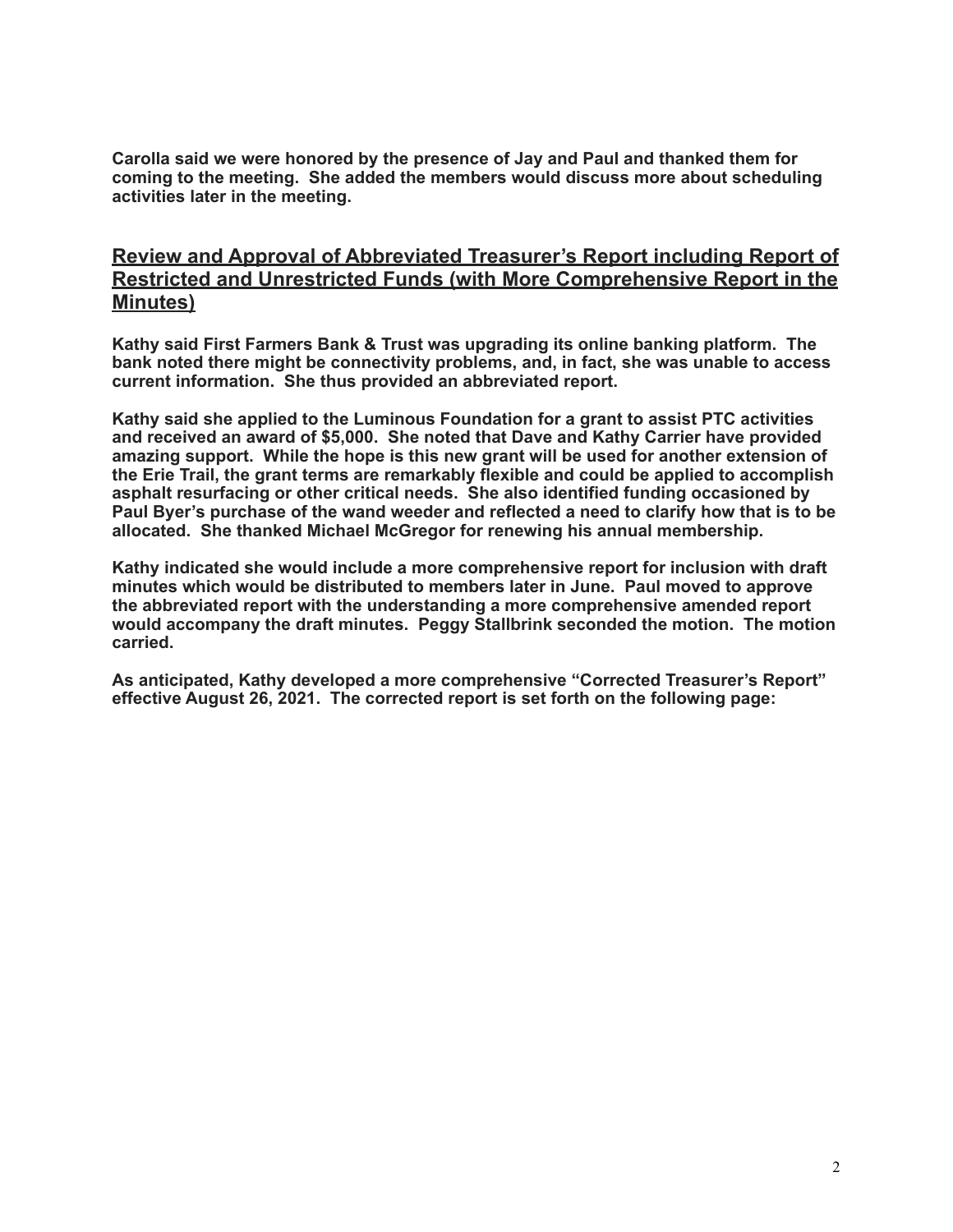

#### **Corrected Treasurer's Report June 17, 2021**

#### **FIRST FARMERS BANK & TRUST (FFBT)**

| Balance forward from 5/20/21              |           | \$370,493.75  |
|-------------------------------------------|-----------|---------------|
| <b>INCOME</b>                             |           |               |
| 5/21/21 PTC Members cash for wand weeders | 120.00    |               |
| 5/25/21 Amazon Smile donation             | 5.50      |               |
| 6/1/21 L. Wickert check for wand weeder   | 30.00     |               |
| 6/1/21 Luminous Fund Grant                | 5,000.00* |               |
| 6/1/21 Michael McGregor dues              | 25.00     |               |
| Total Income                              | 5,180.50  |               |
| <b>EXPENSES</b>                           |           |               |
| $-0-$                                     |           |               |
| Ending FFBT balance as of 6/17/21         |           | \$375,674.25* |
|                                           |           |               |

**\*Note:** *During the "Mobile Banking Solution" changes by FFBT in June of 2021, the \$5,000 Luminous Fund Grant was not reflected on the mobile accounting as of the date of the amended Treasurer's Report. This Corrected Treasurer's Report now properly reflects the Luminous Fund Grant.* 

*/s/Kathleen Lucas, Treasurer Corrected August 26, 2021*

## **Warrior Bike Trip on Great American Rail-Trail**

**A welcome sign was placed along the Erie Trail near CR 100 West to guide trekkers to a rendezvous at the home of Steve and Kathy. Diane said she and Russ Blais would host a dinner for the Warrior Expedition trekkers the following evening, June 18, and requested a headcount of members who expect to attend. Jay and Paul would be joined by trekkers Allison and Alan Garrigus. Russ said he planned a tour for interested trekkers to include the Knox VFW, American Legion, Starke County War Memorial Plaza, and Starke County History Museum.**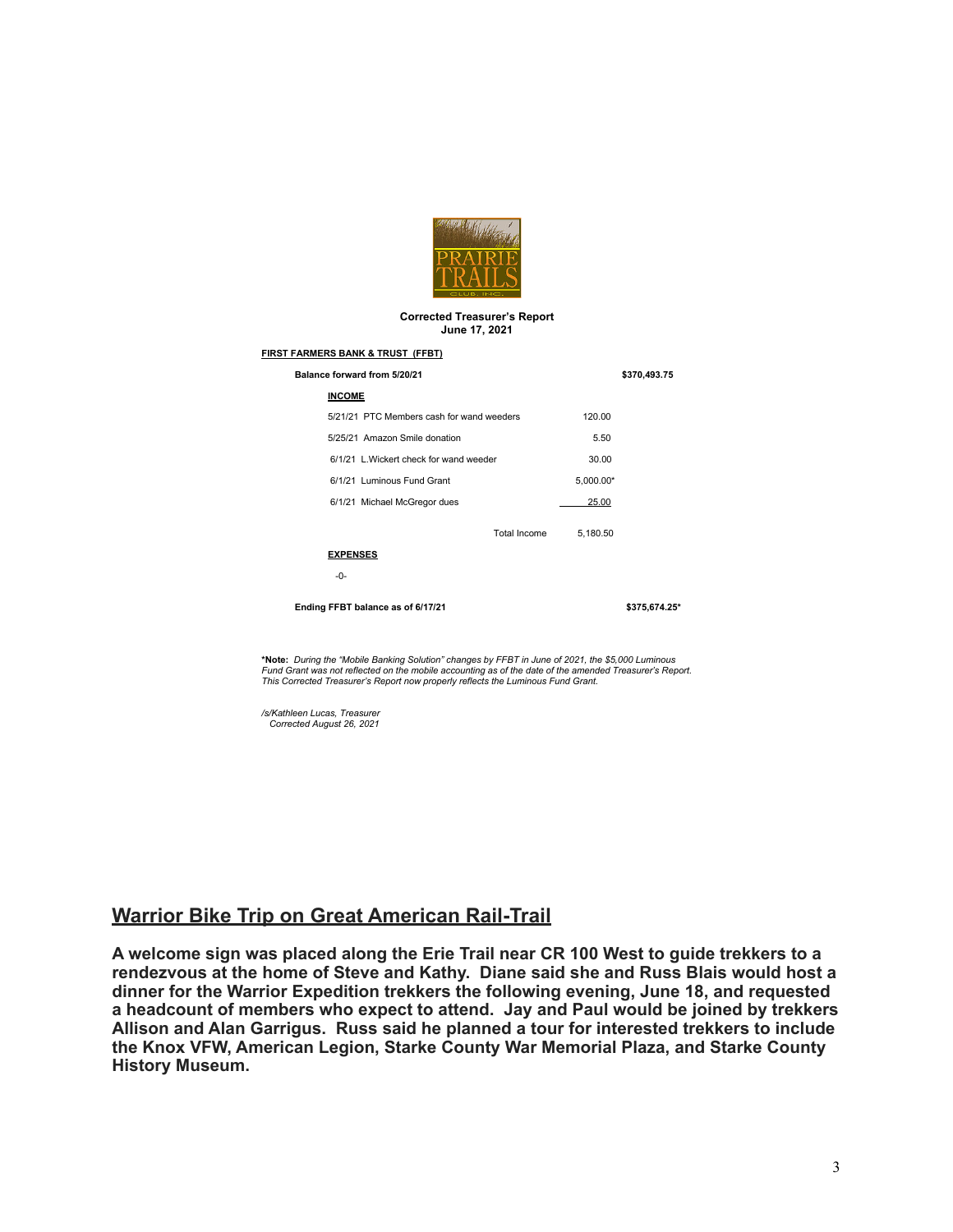

**Brian and Anita McMillan, Bruce Fingerhut, Peg, Carolla, and Kathy offered to help with food preparation for the dinner and for breakfast on June 19. Rick and Mary Vlaming will assist with hosting the dinner. Kathy said because Jay and Paul arrived a night earlier than anticipated, and had already downloaded things at the Lucas cabin, they would overnight with Steve and her. Allison and Alan would stay with Russ and Diane.** 

# **OSSIS Project Update**

**Steve said the OSSIS Project continues to advance. The model for Mercury was placed along the Erie Trail a short distance southeast of Main Street in North Judson. Other planet models have been designed and are being constructed and will later be placed by OTES.** Onsite images below are obverse (left) and reverse (right) by Kathy Lucas.





**Steve said the OSSIS Project workgroup invited the PTC to offer language for the reverse side of a sign to be placed on the two-mile extension for Pluto, a dwarf planet. This side will be the first side seen by travelers coming to the Erie Trail on Starke County Road 700 East and traveling northwest. It would be an introduction to them of the OSSIS Project. Another and possibly more detailed description would be placed near the Sun model at**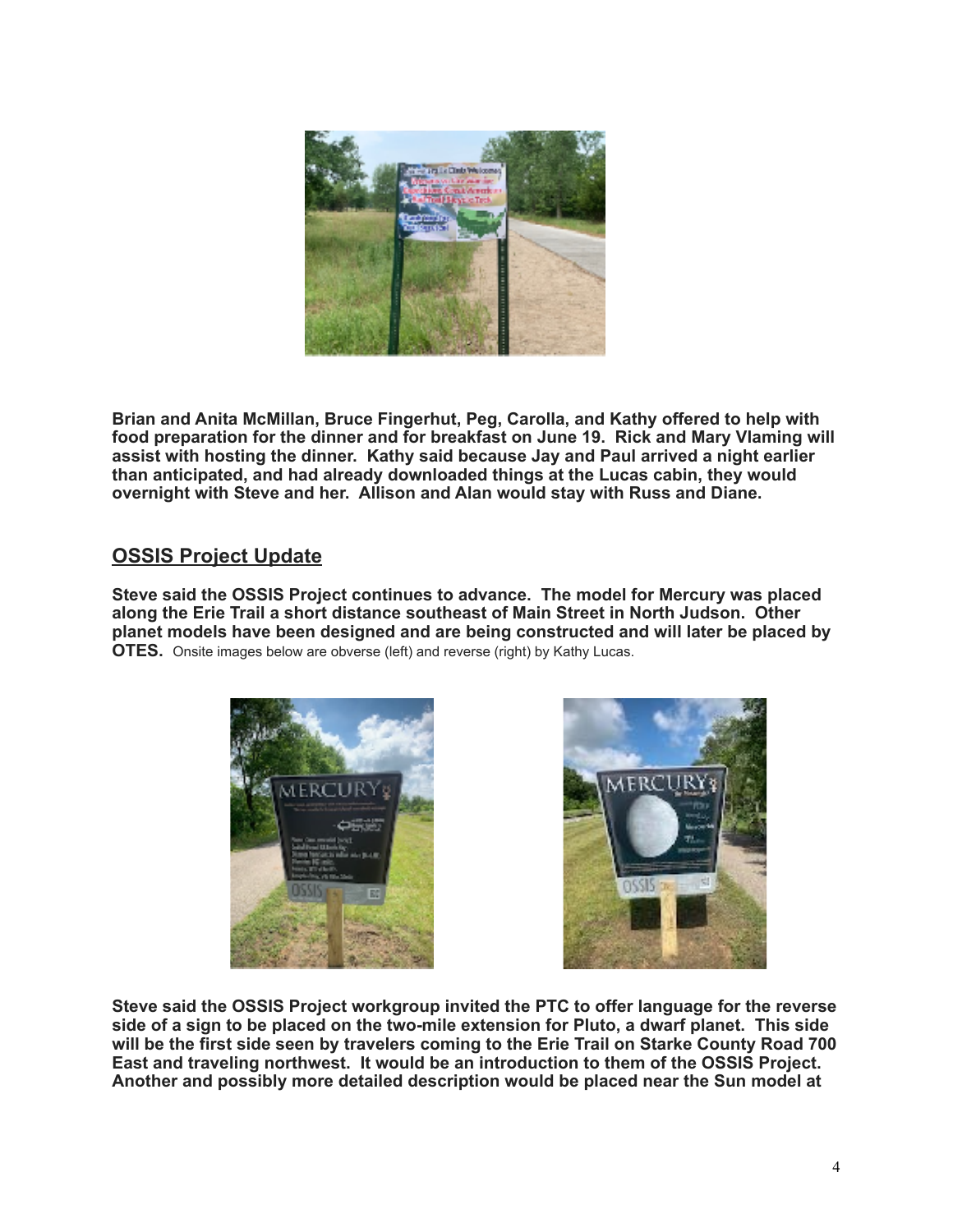### **North Judson for those traveling southeast. Steve then shared the following proposed language:**

In 2019 Constellation of Starke proposed Our Solar System in Scale. What has become the "OSSIS Project" envisioned models of the Sun, planets, and other heavenly bodies in-scale as to size and distance along the Erie Trail. Starke County Community Foundation included the OSSIS Project in its successful 2020 application to the Lilly Endowment's GIFT VII program. A workgroup was formed for implementation. Included was Robert Aloi and Territorial Engineering that scaled and located the models onsite. Martin Lucas designed and executed artwork with construction and placement by OTES of North Judson. Hoosier Valley Railroad Museum authorized use of its right-of-way, and the Prairie Trails Club provided additional support. With completion of the OSSIS Project, the Sun model is at Main Street in North Judson with planets to the southeast and the outermost model here, the dwarf planet Pluto.

**Members expressed their concurrence with the proposed language without amendment. Steve said he would convey the proposal and membership concurrence to the OSSIS workgroup at his first convenience. He also noted he has worked with our webmaster to optimize visibility of the OSSIS Project on the PTC website.** 

# **Report of Southeast Trail Extension Workgroup**

**Bruce and Carolla reported on the southeast extension. They reflected the centerline of the corridor was being marked and the possibility of moving the equestrian trail further north was in discussion. They anticipated The Troyer Group would be submitting an amended set of plans to the DNR in this regard.** 

## **Report of Northwest Trail Extension Workgroup**

**Steve said he has learned an opportunity for an easement in PTC's favor going northwest from North Judson toward LaCrosse has not been signed or recorded as believed. He is hopeful finalization can be achieved in the near future.**

# **Maintenance Committee Update**

**Paul reported he and Linda Byer completed chemical application of herbicide to help suppress plants encroaching on the asphalt trail and the equestrian trail. Carolla said this task is grueling and mostly thankless, but she wanted "to express our appreciation for their effort." The effort is typically an annual undertaking, extending this year over two days. As a side project, Paul and Linda also removed a large cherry tree which had fallen on the trail, with Bruce and Steve lending assistance.** 

# **Report of Bass Lake Festival 5K Run and 3K Walk**

**Russ is chairing the workgroup to coordinate the Bass Lake Festival 5K Run and 3K Walk scheduled for July 24. Volunteers are critical to making the run-walk a success. Russ distributed a sign-up sheet to help identify who would be working and in what capacity. Members were urged to contact him or Diane to assist with this initiative. The goal is to have the pieces coordinated by the time of our July 22 meeting.**